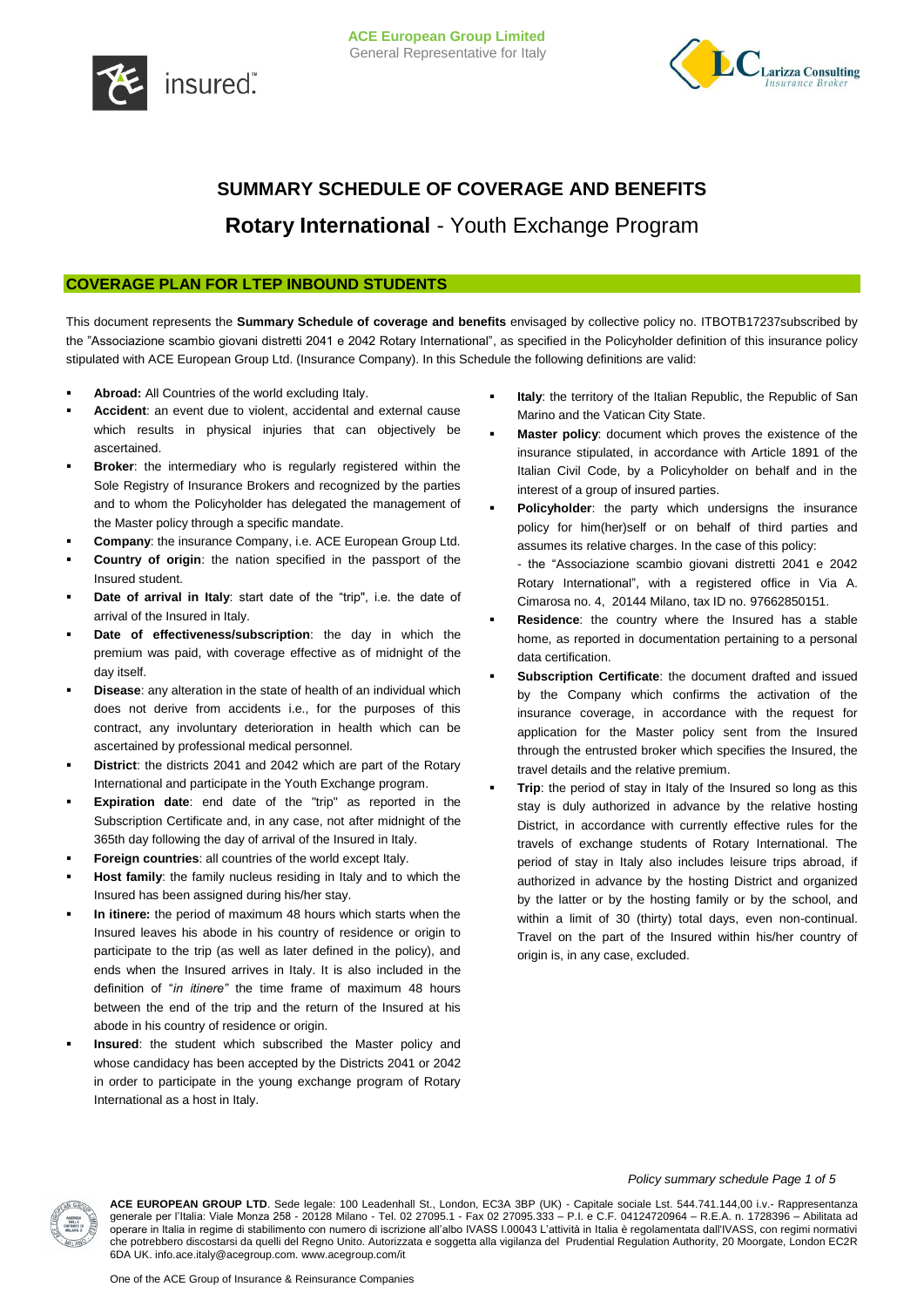

# **ELIGIBILITY**

All students aged under 30 (thirty) are eligible, whose applications have been accepted by the Districts 2041 and/or 2042, which participate in the Rotary International youth exchange program as guests.

# **PURPOSE OF THE INSURANCE**

The coverage is valid for the "trip" of the Insured as specified in the above-cited definitions. Furthermore the following coverages and benefits are provided also "*in itinere":*

- Travel assistance;
- Medical expenses;
- Travel accidents.

## **EFFECT AND DURATION OF COVERAGE**

The coverage is effective from 24:00h on the date of payment of the premium/subscription to the Master policy.

- at 24:00h on the date indicated on the Subscription Certificate (end of the period of hospitality in Italy on behalf of the Rotary International The cover starts from the moment the Insured arrives in Italy, as long as after the date of Subscription to the Master policy, and ends:
- youth exchange program) and in any event for a maximum period of 365 days from the date of arrival in Italy of the Insured;
- when the Insured is abroad, unless otherwise indicated in the definition of "trip" above.

# **INSURANCE COVER AND BENEFITS**

In the event of a conflict between this document and the content of the Master policy, the latter shall prevail.

| <b>ASSISTANCE DURING THE TRIP</b>                                                  | INSURANCE LIMIT( $\epsilon$ )                                 | DEDUCTIBLE $(\epsilon)$ |
|------------------------------------------------------------------------------------|---------------------------------------------------------------|-------------------------|
| Telephone consultation with a doctor                                               | No limit                                                      | No.                     |
| Sending a doctor following telephone consultation with a doctor<br>(only in Italy) | Max.3 times per Insured                                       | <b>No</b>               |
| Medical transfer                                                                   | 4,000 per Insured                                             | 200 per claim           |
| Medical repatriation                                                               | 80,000 per Insured                                            | 200 per claim           |
| Repatriation of the Insured's body                                                 | 40,000 per Insured                                            | 200 per claim           |
| Evacuation for safety reasons (only in Italy)                                      | 80,000 per Insured                                            | 200 per claim           |
| Trip of a family member in the even the Insured is hospitalised                    | 4,000 per Insured (max. 75 $\epsilon$ per day/overnight stay) | 200 per claim           |
| <b>MEDICAL EXPENSES</b>                                                            | INSURANCE LIMIT $(6)$                                         | <b>DEDUCTIBLE (€)</b>   |
| Medical expenses in the event of an accident/illness                               | 800,000 per Insured                                           | No.                     |
| - in the event of expenses for chiropractic care                                   | 400 per claim (max. 10 visits/ max. 40 per visit)             | <b>No</b>               |
| - in the event of expenses for emergency dental treatment                          | 300 per claim                                                 | <b>No</b>               |
| - in the event of an accident following amateur sports activities                  | 20,000 per Insured                                            | 40 per claim            |
| <b>DEATH AND PERMANENT TOTAL DISABLEMENT</b>                                       | <b>INSURANCE LIMIT (€)</b>                                    | <b>DEDUCTIBLE (€)</b>   |
| Death following an accident                                                        | 80,000 per Insured                                            | No.                     |
| Permanent disablement following an accident                                        | 80,000 per Insured                                            | <b>No</b>               |
| - in the event of the loss of one or more members                                  | 100% of the insured limit of insurance                        | 200 per claim           |
| - in the event of the loss of one member                                           | 50% of the insured limit of insurance                         | 200 per claim           |
| - in the event of the loss of the thumb and index finger of the<br>same hand       | 50% of the insured limit of insurance                         | 200 per claim           |
| - in the event of quadriplegia                                                     | 100% of the insured limit of insurance                        | 200 per claim           |
| - in the event of paraplegia                                                       | 50% of the insured limit of insurance                         | 200 per claim           |
| - in the event of hemiplegia                                                       | 50% of the insured limit of insurance                         | 200 per claim           |
| in the event of accidents following amateur sports activities                      | 20,000 per Insured                                            | No.                     |

*Policy summary schedule Page 2 of 5*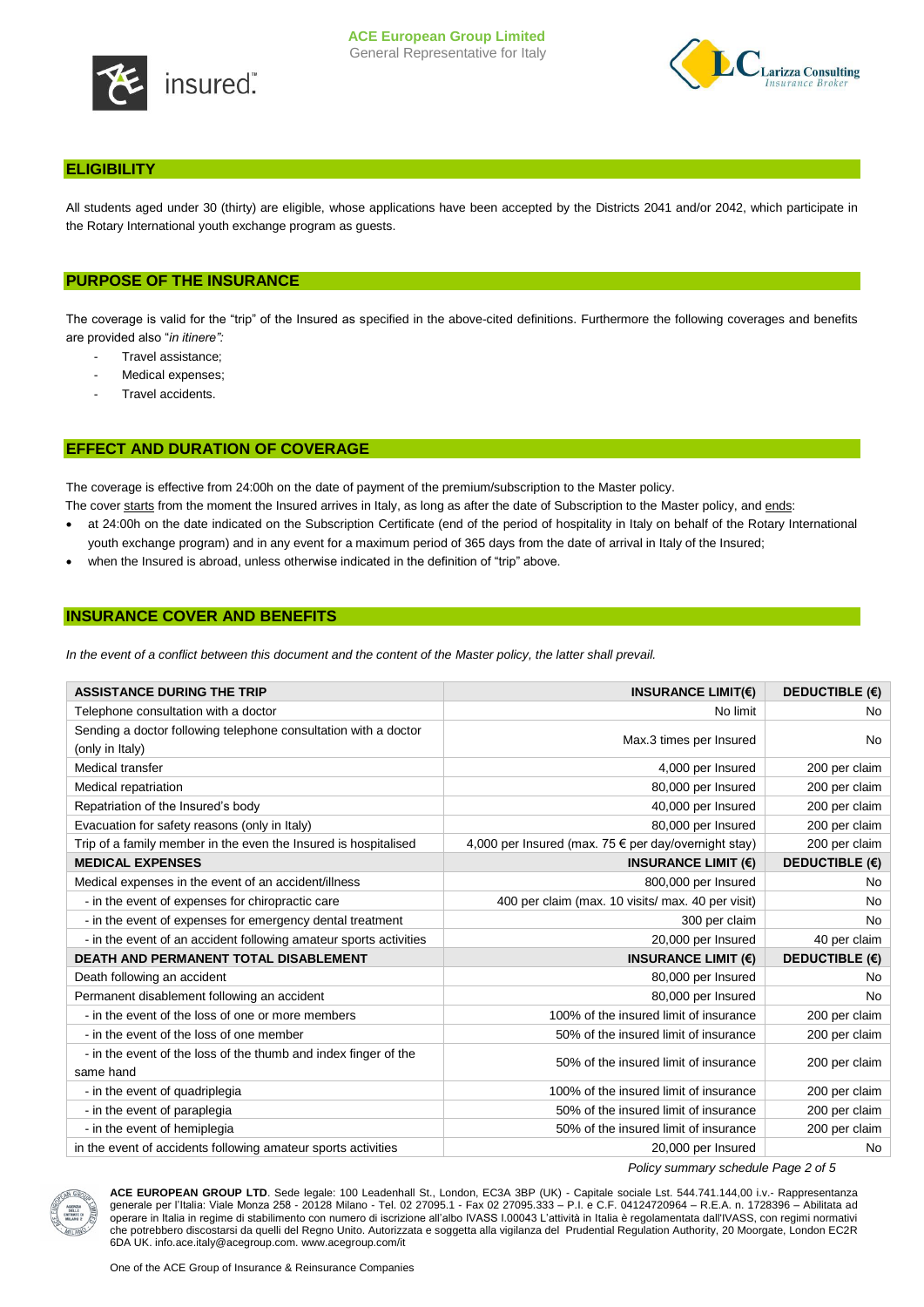



| INTERRUPTION OF THE TRIP                                                         |  | INSURANCE LIMIT $(\epsilon)$ | DEDUCTIBLE $(\epsilon)$ |
|----------------------------------------------------------------------------------|--|------------------------------|-------------------------|
| Cover for the interruption of the trip                                           |  | 2,400 per Insured            | 200 per claim           |
| <b>PROTECTION OF BAGGAGE AND PERSONAL EFFECTS</b>                                |  | INSURANCE LIMIT $(\epsilon)$ | <b>DEDUCTIBLE (€)</b>   |
| Theft/loss/damage/failure redelivery of baggage or of personal effects           |  | 1,500 per Insured            | 150 per claim           |
| - limit of compensation per object                                               |  | 150 per claim                | No.                     |
| Emergency replacement expenses due to late delivery of baggage (> 12h)           |  | 200 per claim                | No.                     |
| PERSONAL LIABILITY                                                               |  | INSURANCE LIMIT $(\epsilon)$ | <b>DEDUCTIBLE (€)</b>   |
| Civil liability towards third parties for damage to objects, persons and animals |  | 400,000 per Claim and Trip   | 200                     |
| - in the event of damage caused to the home/belongings of the host family        |  | 4,000 per Claim and Trip     | 200                     |

# **MAIN EXCLUSIONS AND LIMITATIONS**

The following is a list of the main exclusions and limitations, merely by way of example and is not limited to the same (for a full list of exclusions and limitations, refer to the Insurance Terms and Conditions):

- students above the age of 30 (thirty) cannot be insured;
- *trips to the country of residence/origin of the Insured;*
- *trips abroad not authorised by the host District;*
- *trips to a country where, at the time of departure, are subject to a prohibition or limitation (even temporary) issued by the competent Public Authority;*
- *extreme trips to remote locations that can only be reached with the use of special vehicles;*
- *the direct organisation of all of the services envisaged, or, in any event, without the prior authorisation of the Assistance Centre;*
- *illnesses which are a manifestation of or direct consequence of chronic or pre-existing conditions at the start of the trip and known by the Insured;*
- *drug addiction, HIV or AIDS;*
- *fraudulent intention, voluntary or premeditated acts by the Insured;*
- *the consequences of the abuse of alcohol or of the use of psychoactive drugs or narcotic drugs for non-medicinal purposes;*
- *participation in sports competitions or relative training, unless they are for recreational purposes;*
- practice of aerial or air-related sports in general, extreme sports, reckless pursuits and any sport exercised professionally or which, in any *event, entails direct or indirect payment.*

*The Insurer shall not be required to provide coverage or will be obliged to pay any compensation or pay any benefit under this policy if the provision of such coverage, the payment of such compensation or recognition of such benefit would expose the Insurer to penalties, prohibitions or restrictions provided for by the United Nations resolutions or trade and economic sanctions provided for by the laws or regulations of the European Union and individual countries that are part, of the United States of America or conventions international.*

*ACE European Group Limited is a subsidiary of ACE Limited, a U.S. company listed on the NYSE. Consequently, ACE European Group Limited is subject to certain U.S. laws and regulations regulations in addition to EU, UN and national sanctions restrictions which may prohibit it from providing cover or paying claims to certain individuals or entities or insuring certain types of activities related to certain countries such as Iran, Syria, North Korea, North Sudan and Cuba.*

## **OBLIGATIONS OF THE INSURED IN THE EVENT OF A CLAIM**

## **HOW TO REQUEST ASSISTANCE**

In the event of need, **the Insured must contact the Company's Assistance Centre,** open 24 hours, **by telephoning the following number: + 39 06.42.115.813.**

Specialist staff is available to intervene or to indicate the most appropriate procedure to solve any type of problem in the best way possible as well as authorising any expenses. If it is impossible to telephone the Assistance Centre, a fax may be sent to the following number + 39 06.48.189.60

**IMPORTANT: the Insured must not take any initiative without having first telephoned the Assistance Centre on: + 39 06.42.115.813**

*Policy summary schedule Page 3 of 5*

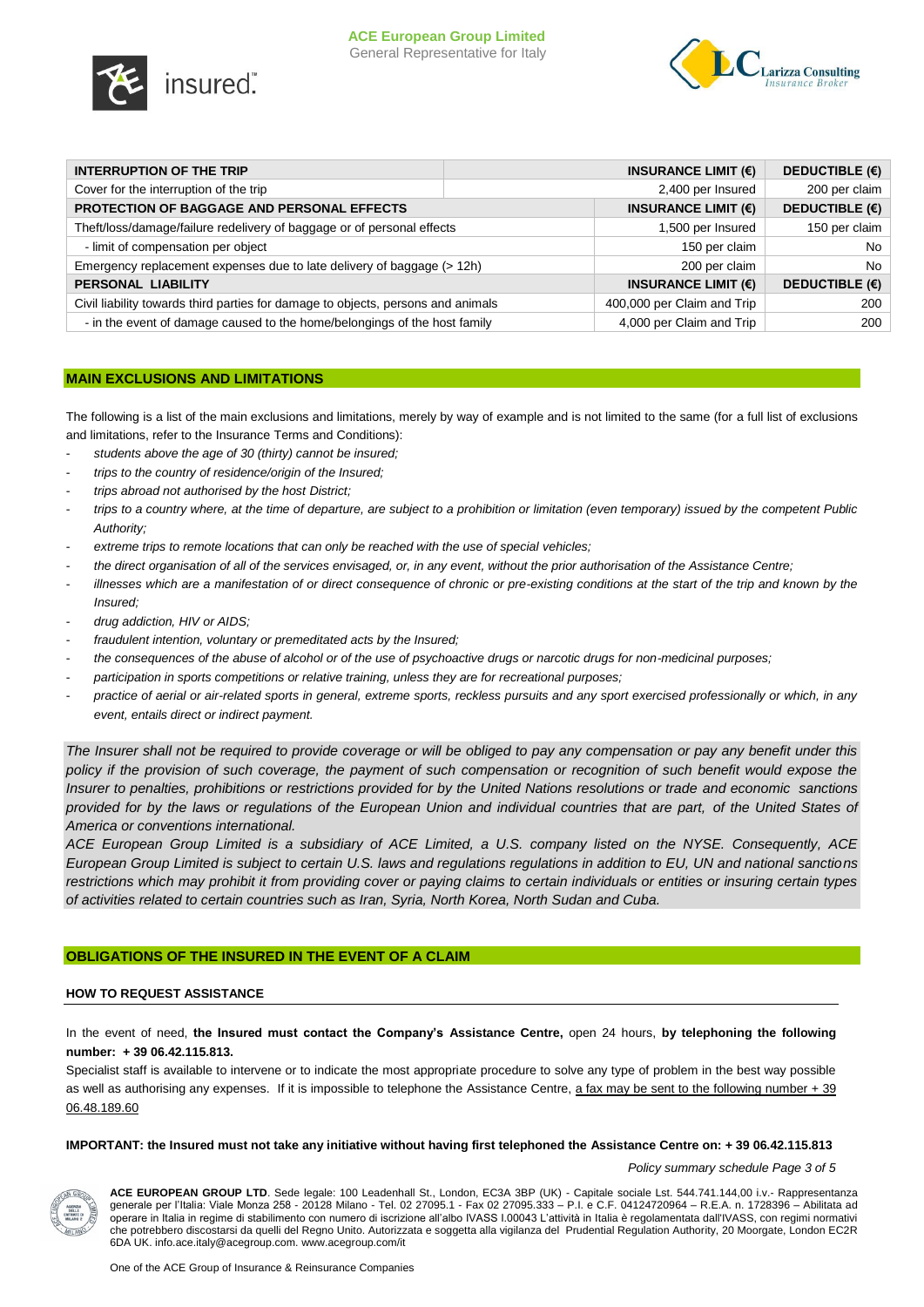



## **FOR CUSTOMER SERVICE and to MAKE A CLAIM**

The claim, complete with all documentation must be sent to the following address:

## **ACE c/o Inter Partner Assistance S.A.**

Via B. Alimena, n. 111– 00173 Rome (ITALY)

In the event of requests regarding the claims procedure or the status of a claim, the following telephone number may be used: + 39 06.42.115.813 on the following days and times: Monday – Friday 9.00-18.00h / Saturday 9.00-13.00h.

### **HOW TO ACTIVATE THE POLICY**

When the student receives confirmation that his application has been approved from the hosting District, he/she may go to the following website <http://www.larizzaconsulting.it/RYEItaly> and click on: "**Purchase your insurance plan"**, then:

- 1. read the Insurance Terms and Conditions of the Master policy no. ITBOTB17237;
- 2. enter his/her personal details and those relating to the stay in Italy on the appropriate form requesting subscription;
- 3. provide his/her consent to the processing of personal details and the required declarations requested;
- 4. pay the premium with a credit card. The policy premium is calculated on the basis of the duration of the Insured's stay in Italy, according to the following:

| <b>DURATION OF STAY</b>              | <b>GROSS PER CAPITA PREMIUM PER STUDENT</b>                      |
|--------------------------------------|------------------------------------------------------------------|
| Up to 3 (three) months               | 55 € per month or part of a month (of which taxes of $\in$ 4.82) |
| From 4 (four) months to 1 (one) year | <b>600 € for the entire year</b> (of which taxes of € 52.55)     |

After completing the purchase process, the Insured will receive confirmation of the success of the transaction and subsequently via e-mail will receive the policy documents (Insurance Terms and Conditions and Summary schedule of coverage and benefits) including the Subscription Certificate, which must be signed and returned to the Broker authorised to manage the Master policy by e-mail t[o rye@larizzaconsulting.it](mailto:rye@larizzaconsulting.it) or fax to no. +39.02.34.53.76.95 or by post to LC Larizza Consulting srl Via Vincenzo Monti 86 20145 Milan - Italy.

#### **RIGHT OF WITHDRAWAL**

The Insured will have the right to unilaterally withdraw from the policy, without having to specify the reason:

- within 48 (forty-eight) hours prior to the date of arrival in Italy;
- only in cases in which the policy has been purchased in the 14 (fourteen) day period prior to the date of arrival in Italy, the above-cited right can also be exercised after the date of arrival in Italy. In this case, the right of withdrawal may be exercised for a 14 (fourteen) day period from the date of purchase/subscription to the Master policy.

In the event of withdrawal, the policy premium will be returned, net of taxes due, if already paid by the Company, without the application of any penalty.

To exercise the right of withdrawal, the Insured must advise the Broker of his/her intention to withdraw via electronic mail to [rye@larizzaconsulting.it](mailto:rye@larizzaconsulting.it) or by fax to no. +39.02.34.53.76.95 or by registered letter to LC Larizza Consulting srl Via Vincenzo Monti 86 20145 Milan. The Broker will inform the Company of said withdrawal.

#### *Policy summary schedule Page 4 of 5*